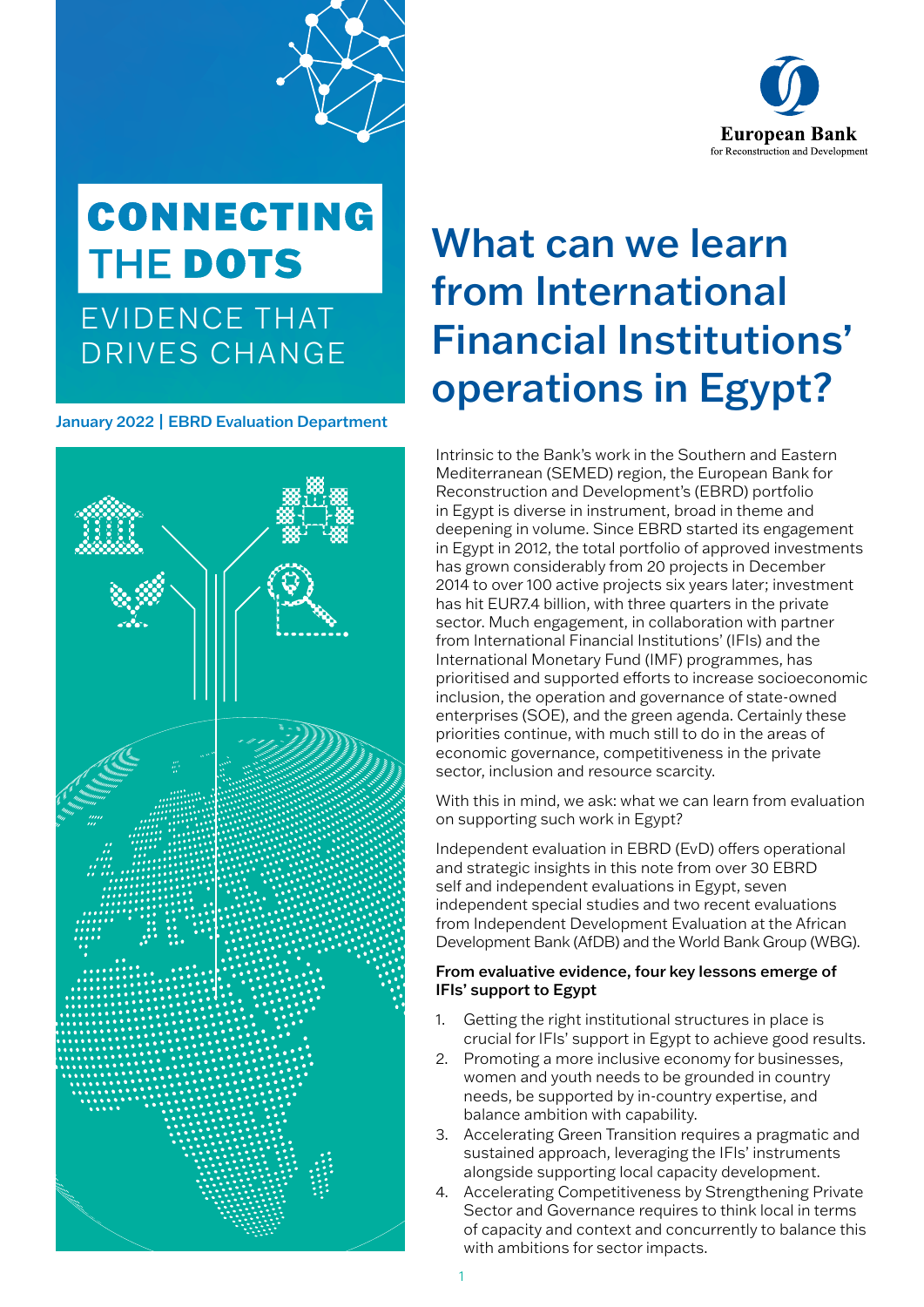# **Key lessons of 4 IFIs' support to Egypt**

**1 Getting the right institutional structures in place is crucial for IFIs' support to Egypt to achieve good results**



A programmatic, flexible approach, focusing on integrated policy and institutional change and capacity building, achieves results in complex reform areas. The WBG emphasised how joint global practice groups led to positive programmatic design and implementation that can cut across a sector, such as in feed in tariffs or work on power utilities, and provide holistic solutions such as through programmatic Development Policy Financing. Further, it found that fully exploiting the potential of the Advisory Services and Analytics product line maximizes synergies with policy-based and results-based lending – for example having modest entry points for capacity building that were able to be expanded once credibility and trust had been established, and resulted in the achievement of significant milestones toward fiscal decentralization under the private sector Development Policy Financing programme.

Good program design, policy dialogue, and ownership and leadership by the government of **Egypt are factors** that facilitate achievement of results at the AfDB. Factors that hampered this achievement included insufficient funds and in-country staff, challenges in the projects' procurement process and lengthy government project ratification processes. In the case highlighted by the AfDB's independent evaluation report, well-informed, flexible, and selective design of program support were critical. Further, the report emphasised that policy dialogue and technical assistance contributed to maintaining the Bank's activities when lending activities were suspended and led to enhanced coordination with development partners.

A staffing model centred on field-based task team leaders is key to building a stronger client relationship and maintaining implementation momentum. This was noted by both the WBG's Performance and Learning Review, and EBRD's

independent evaluation on Investment Climate. More specific to strategic aims in the future, inclusion expertise on the ground will be critical to launching operations. Limited dedicated resources at the AfDB's Egypt Country Office, as compared to other development partners, were reported to hinder the Bank's ability to boost policy dialogue and to develop new lines of private sector business.

Expansive treatment of policy-related diagnostics in country strategies and at early stage of operations is critical. As the EBRD's Independent Evaluation report on Policy Engagement in the SEMED region indicated, teams need to consider the mechanics to link the priorities identified in country diagnostic with those identified in the Country Strategy. Teams need also to take into account how the medium priorities are to be included in upfront strategic prioritisation and results monitoring framework, which is integral to their effective inclusion as explicit objectives. Mapping political economy factors early in the design of an operation is also important, as is the avoidance of complex implementation structures - also emphasised in the WBG's review of its work in Egypt.

Evidence shows that a comprehensive integrated and accessible database on policy engagement would help measure progress and be beneficial to the implementation of Country Strategies, encompassing work that is funded by budget or donor resources.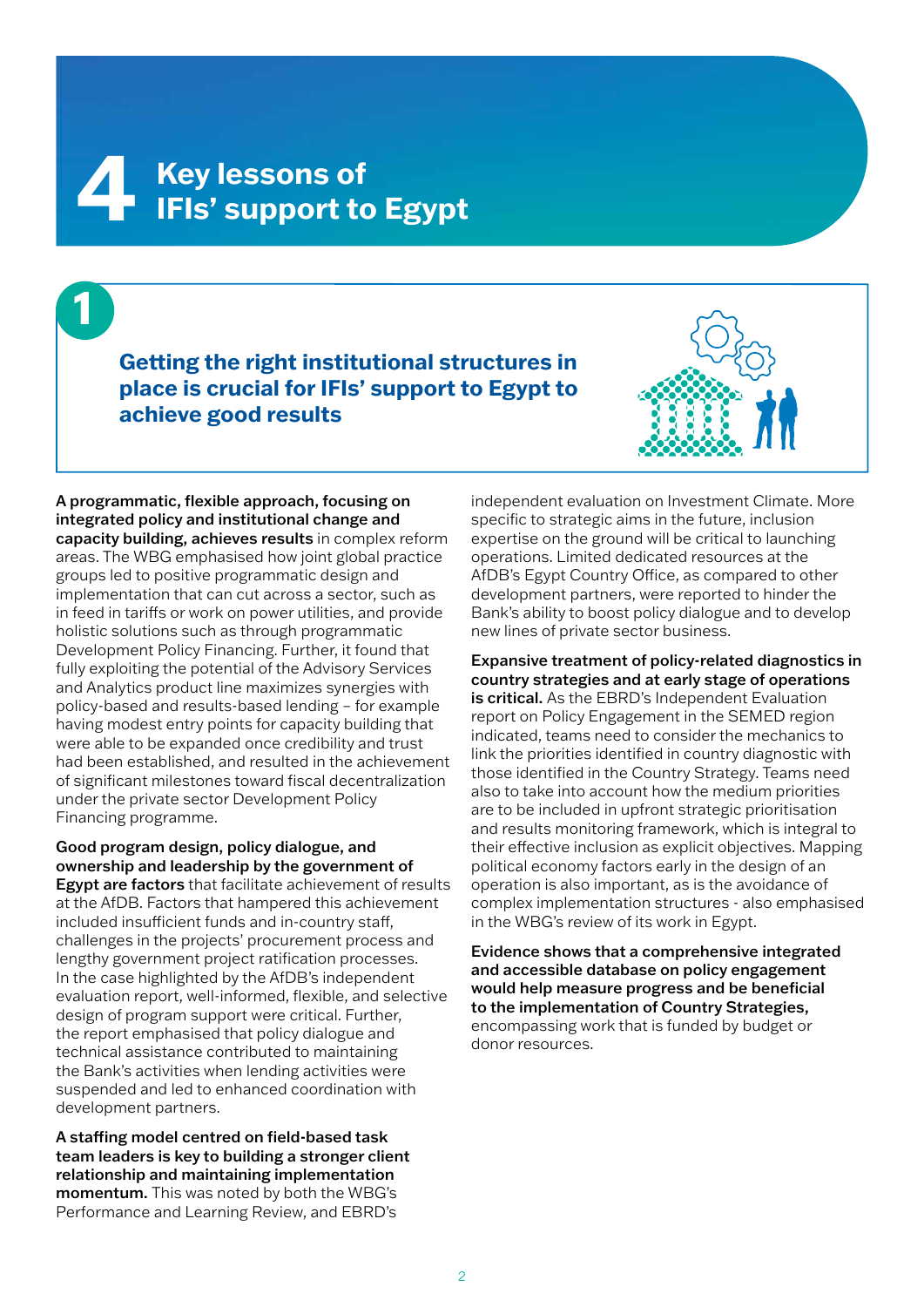**Promoting a more inclusive economy for businesses, women and youth needs to be grounded in country needs, be supported by in-country expertise, and should balance ambition with capability** 



#### A Country driven approach in gender equality is

critical. Evidence from EBRD's recent synthesis note on IFIs' insights on Mainstreaming gender shows that an enhanced country-driven approach to close gender gaps links various gender components systematically and requires that operations, supported by policy dialogue and diagnosis of gender gaps, align with Country Strategy objectives in a coherent manner that helps reduce these gaps. For example, an AfDB's evaluation report found limited alignment between Country Gender Profile (CGP) focus or content and the Gender Analysis Annex of Country Strategy Paper; the Annex tended to provide a generic narrative guided by the indicators, without explicitly linking those data to the Bank's sectoral priorities, nor to the priorities in the CGPs.

Economic inclusion benchmarks should be ambitious but realistic. Several of EBRD's Independent Evaluation project level assessments found that appraisal of a project's potential to support economic inclusion objectives (which in the future may include increased employment), needs to take into account regional context such as employment trends in a given sector including wage competitiveness and share of migrant workers, and cultural barriers: The feasibility of achieving economic inclusion benchmarks needs to be discussed and agreed with clients, and their background explained in the Board approval documents.

#### Inclusion expertise on the ground is critical to launching operations, but has been

under-resourced in some cases. Evaluation analysis shows that increasingly, resources will be stretched, particularly in the areas of inclusion and governance – the independent evaluation of policy engagement in SEMED indicated that staff are being tasked to lead delivery of strategic priorities, but they are under resourced compared to traditional banking teams. The same evaluation found that the presence of an inclusion specialist has made the country work in inclusion possible.

**3**

**2**

**Accelerating Green Transition requires a pragmatic and sustained approach, leveraging the IFIs' instruments alongside supporting local capacity development**



Sustained engagement (working side-by-side with authorities and providing frequent consultation) can help strengthen the authorities' commitment to mainstream climate change concerns in policy interventions. This was highlighted in EBRD's Independent Evaluation Department's recent Knowledge Paper looking at IFIs' support to Climate Finance.

Stronger policy incentives are required to encourage a reduction in gas flaring, as evidenced in EBRD's Independent Cluster Evaluation on Hydrocarbons.

Investments in gas flaring reduction need high capital expenditures. Low gas prices, and small and dispersed volumes of gas flares, further reduce the economics of investing in associated petroleum gas (APG) utilisation. Continuity and a certain level of seniority on the Bank's side is required to ensure the achievement of transition-related objectives, as oil and gas companies are firmly focused on profitability. In the case of EBRD, independent evaluation evidence shows that the departure of an operations leader may result in a loss of gravitas and the ability of the Bank to deal assertively with such clients.

EBRD's Egypt Sustainable Energy Financing Facilities programme technical co-operation support and Investment Incentive components are very effective and highly appreciated by clients as it has a strong impact on their capacity building and awareness of the benefits and opportunities of the proposed investments.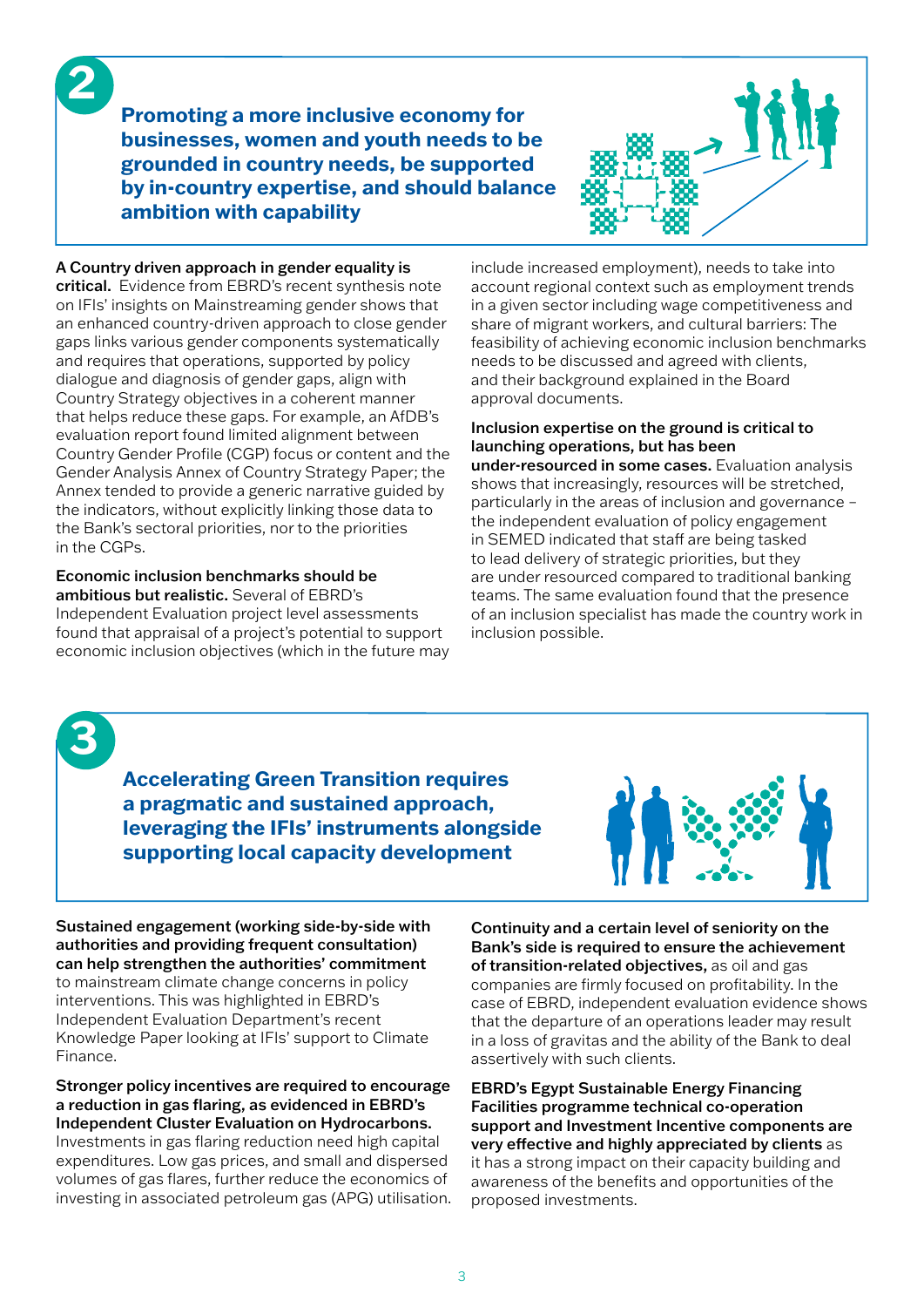**4**

**Accelerating Competitiveness by Strengthening Private Sector and Governance requires to think local in terms of capacity and context and concurrently to balance this with ambitions for sector impacts.** 



Most of EBRD's project level self-assessments highlight Legal/Regulatory as the main topic for learning lessons. Egypt projects' lessons tell of complex land titling, the importance of legal due diligence and investment in local legal capacity. Some quotes from staff in banking departments who led the self-assessments are (i) "Land title issues in Egypt are more complex and take longer to be resolved than in other Bank countries of operations"; (ii) "Extensive legal due diligence is required as the EBRD is a new player in this domain in the country"; (iii) "EBRD needs to invest in locally based legal capacity to be better aware/prepared for local legislation and requirements".

Policy dialogue is challenging due to high turnover, both on the Egyptian side and, to a lesser extent, the EBRD. The Egypt Case Study of the EBRD's independent evaluation of Investment Climate Support

The importance of these lessons derive from their potential to inform future IFIs' support interventions, not only in Egypt, but also in other countries where similar approaches may benefit from this experience. Activities underscored that as the EBRD's resources are more limited, the Bank could play a different role, being more hands-on in linking the different investors.

Projects' results have in some cases been limited to client-centred impacts due to their size. EBRD's Independent Operation Evaluation of the support to the National Bank of Egypt, showed how IFI's support increased small and medium-sized enterprises (SME) lending capacity and processes and introduced new specialised loans, and targeted new market segments. However, in a country with over 2.5 million MSMEs, the report found that the loan programme was too small to make a substantial sector-wide impact. Moreover, in later years, the Central Bank of Egypt's subsidised programme for SME financing diminished the relevance of the EBRD's loans to smaller SMEs.